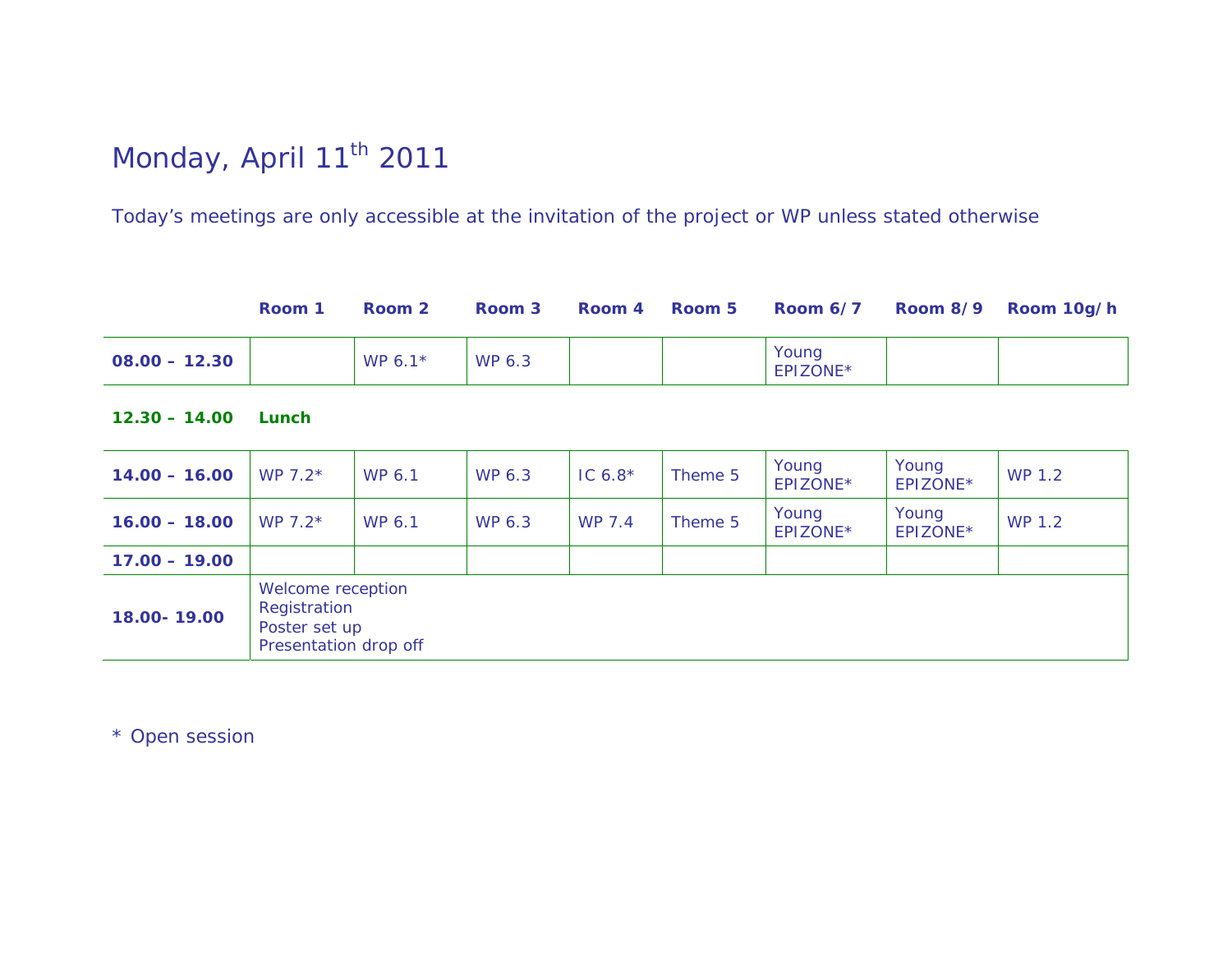## Tuesday, April 12<sup>th</sup> 2011

**7.30-8.30** Registration – *Central hall*  Poster set up – *Room Sydney* Presentation drop off – *Central hall* 

#### **8.30-9.00 WELCOME –** *Room Athene B/C*Dr. Christianne Bruschke, Chief Veterinary Officer of The Netherlands *Professor Wim van der Poel, Central Veterinary Institute of Wageningen UR (CVI); Coordinator EPIZONE*  "EPIZONE: Science on alert"

**9.00-10.00 HOW VETERINARY RESEARCH RELATES TO ANIMAL HEALTH POLICIES** *– Room Athene B/C*  **Chair:** *Professor Ludo Hellebrekers, Chair of the Royal Netherlands Veterinary Association* 

> *Dr. Carolin Schumacher, Mérial Dr. Elisabeth Erlacher-Vindel, OIE*

#### **10.00-10.30 Coffee break** *– Room Sydney*

**10.30-11.45 HOW VETERINARY RESEARCH RELATES TO ANIMAL HEALTH POLICIES** *– Room Athene B/C*  **Chair:** *Professor Ludo Hellebrekers, Chair of the Royal Netherlands Veterinary Association* 

> *Dr. Filip Claes, FAO Alberto Laddomada, DG-Sanco (to be confirmed)*

#### **11.45–12.30 POSTER SESSION/MEET AND GREET AT MARKET/FAIR** *– Room Sydney*

- 0 Poster presentations
- Meet & greet/discussions with all Work Package leaders, Theme leaders and keynote speakers
- $\bullet$ General poster session

**12.30–14.00 Lunch** *– Room Sydney*

**14.00-14.30 KEYNOTE** *- Room Athene B/C Professor Alexei D. Zaberezhny, Ivanovsky Institute of Virology, Moscow* "Current situation and methods of control of African swine fever"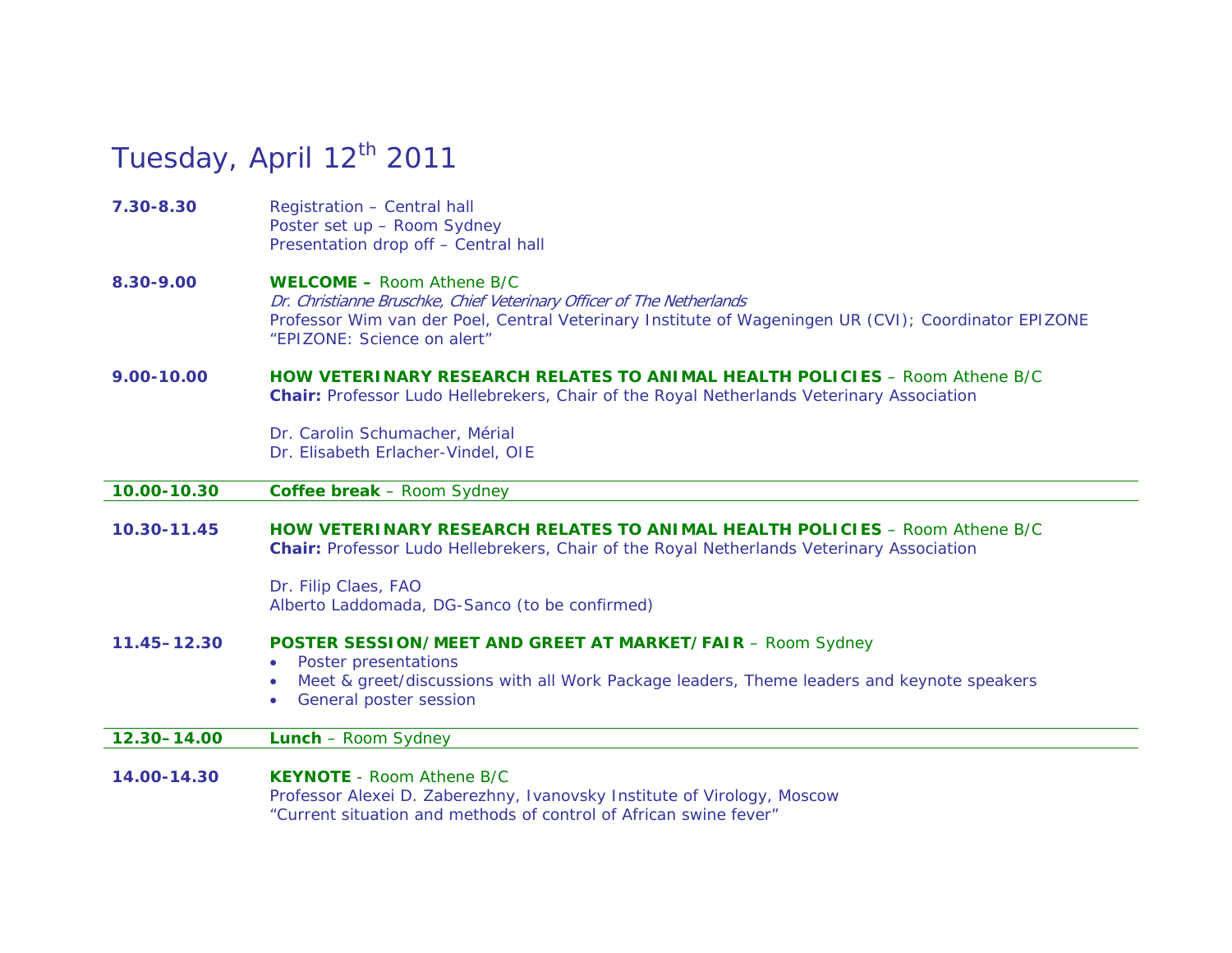| 14.30-15.30 | <b>ORAL PRESENTATIONS</b><br><b>Theme 4: Diagnostics</b><br>Room Athene B/C<br>Moderators: Prof Åse Uttenthal & Prof Christian Griot                                                                           | Theme 6: Surveillance and epidemiology<br>Room Athene A<br>Moderators: Dr Claes Enge & Dr Alexander Donaldson                                                                 |
|-------------|----------------------------------------------------------------------------------------------------------------------------------------------------------------------------------------------------------------|-------------------------------------------------------------------------------------------------------------------------------------------------------------------------------|
| 14.30-14.45 | Piet van Rijn<br>Five years of high throughput real time PCR-<br>diagnostics for Bluetongue in the Netherlands                                                                                                 | Claes Enge<br>EPIZONE: Highlights of five year international<br>collaboration on surveillance and epidemiology                                                                |
| 14.45-15.00 | Åse Uttenthal<br>Persistent Classical swine fever virus infection in pigs                                                                                                                                      | <b>Anouk Veldhuis</b><br>The Belgian MoSS: A Monitoring and Surveillance<br>System for the early detection and identification of<br>(re-)emerging animal diseases             |
| 15.00-15.15 | <b>Aline Barry</b><br>Identification and molecular analysis of bovine<br>kobuvirus from cows in the Netherlands                                                                                                | Arianna Comin<br>Optimal surveillance design for low pathogenicity<br>avian influenza in meat turkeys                                                                         |
| 15.15-15.30 | Sven Bergmann<br>The Koi Herpesvirus Disease - virological and<br>serological investigations on early and late<br>pathogenesis                                                                                 | <b>Daniela Deckers</b><br>Pigs infected with pandemic influenza virus A/H1N1<br>lack cross reactive HI antibodies against Eurasian<br>swine influenza viruses of subtype H1N1 |
| 15.30-16.00 | Coffee break - Room Sydney                                                                                                                                                                                     |                                                                                                                                                                               |
| 16.00-16.45 | <b>ORAL PRESENTATIONS</b><br><b>Theme 4: Diagnostics</b><br>Room Athene B/C                                                                                                                                    | Theme 6: Surveillance and epidemiology<br><b>Room Athene A</b>                                                                                                                |
| 16.00-16.15 | Moderators: Prof Åse Uttenthal & Prof Christian Griot<br>Philippe Pourquier<br>Preliminary validation of a West Nile Virus-specific<br>Competitive ELISA and a MAC West Nile virus IgM<br><b>Capture ELISA</b> | Moderators: Dr Claes Enge & Dr Alexander Donaldson<br>Claudia Nassuato<br>EPIZONE: Spatial transmission of Swine Vesicular<br>Disease virus in 2006-2007 epidemic in Lombardy |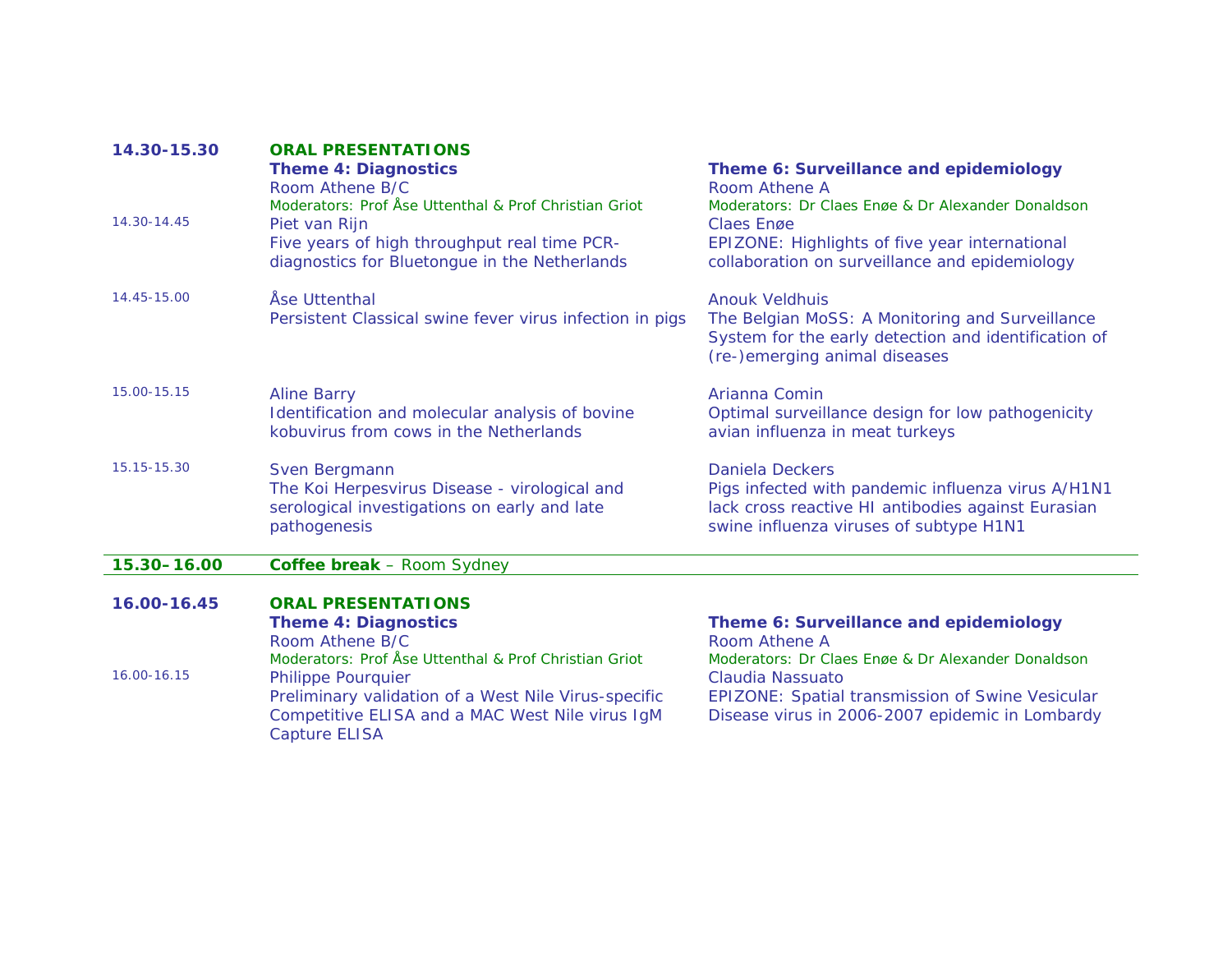| 19.30           | Departure from hotels to social dinner                                                                                                                                                                                                                   |                                                                                                             |  |  |  |
|-----------------|----------------------------------------------------------------------------------------------------------------------------------------------------------------------------------------------------------------------------------------------------------|-------------------------------------------------------------------------------------------------------------|--|--|--|
| 18.10           | <b>Buses from venue to hotels</b>                                                                                                                                                                                                                        |                                                                                                             |  |  |  |
| 17.00-18.00     | <b>MAB</b> meeting                                                                                                                                                                                                                                       |                                                                                                             |  |  |  |
| $16.45 - 18.00$ | <b>POSTER SESSION/MEET AND GREET AT MARKET/FAIR - Room Sydney</b><br>Poster presentations<br>$\bullet$<br>Meet & greet/discussions with all Work Package leaders, Theme leaders and keynote speakers<br>$\bullet$<br>General poster session<br>$\bullet$ |                                                                                                             |  |  |  |
| 16.30-16.45     | <b>Martin Beer</b><br>Veronique Chevalier<br>A metapopulation model to simulate West Nile virus<br>EPIZONE: Highlights of five year international<br>collaboration on diagnostics<br>circulation in southern Europe and the Mediterranean<br>basin       |                                                                                                             |  |  |  |
| 16.15-16.30     | Amanda Hanna<br>Validation of H9 real time RT PCRs and HA<br>phylogenetic studies of diverse H9 avian influenza<br><b>viruses</b>                                                                                                                        | Mart de Jong<br>EPIZONE: Transmission of FMDV within and between<br>species: quantification and comparisons |  |  |  |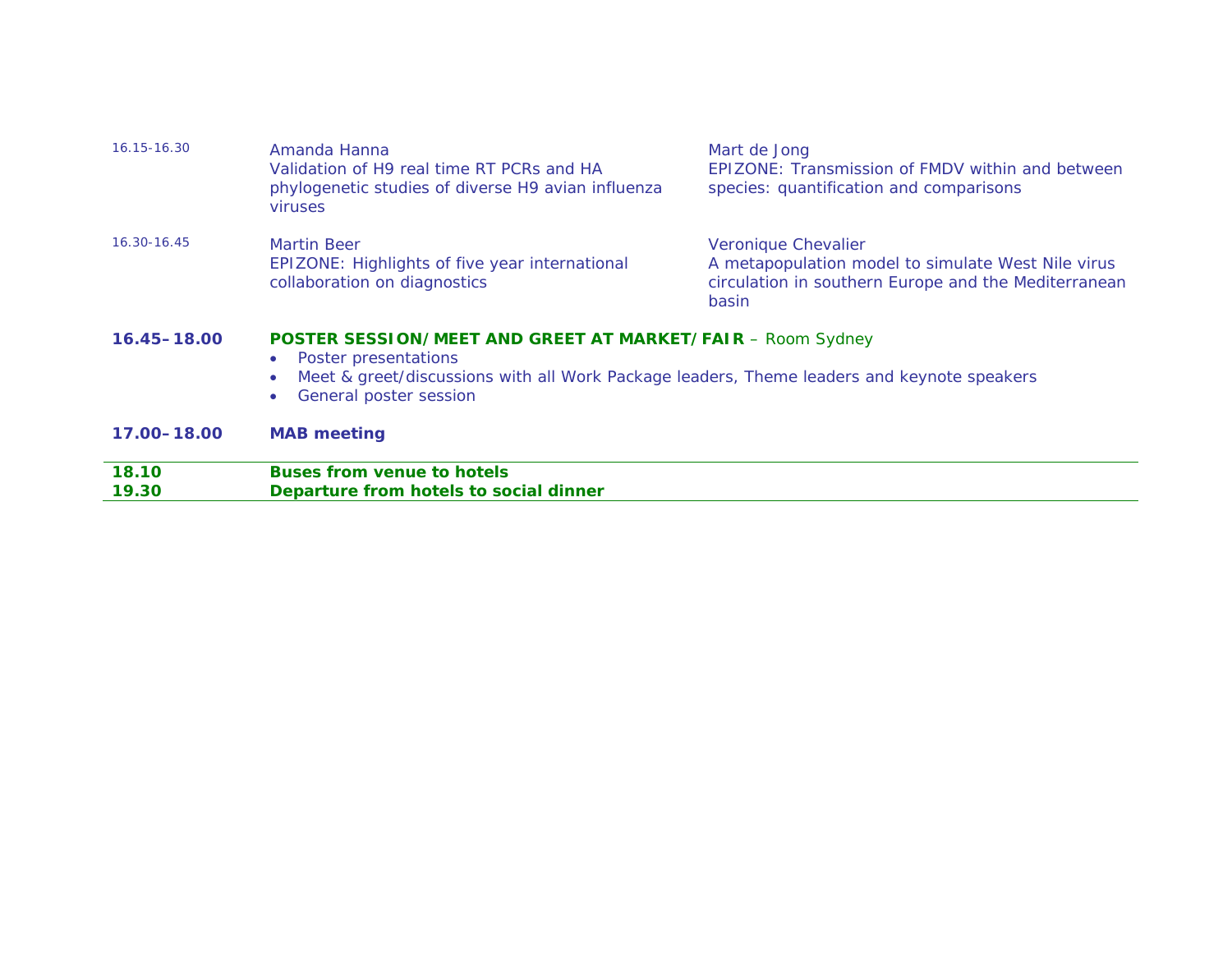## Wednesday, April 13<sup>th</sup> 2011

**7.30 - 8.30** Registration – *Central hall*  Poster set up – *Room Sydney* Presentation drop off – *Central hall* 

#### **9.00-9.30 KEYNOTE** *– Room Athene B/C*

*Professor Jim Maclachlan, School of Veterinary Medicine, University of California*  "The History and Global Epidemiology of Bluetongue Virus Infection"

### **9.30-10.15 ORAL PRESENTATIONS**

| $10.15 - 10.45$ | <b>Coffee Break</b> - Room Sydney                                                                                                                                                                                                                                                                           |                                                                                                                                                                                                |
|-----------------|-------------------------------------------------------------------------------------------------------------------------------------------------------------------------------------------------------------------------------------------------------------------------------------------------------------|------------------------------------------------------------------------------------------------------------------------------------------------------------------------------------------------|
| 10.00-10.15     | Kjell-Olov Grönvik<br>EPIZONE: Different populations of antigen presenting<br>cells regulate the proliferation and cytokine patterns<br>of influenza specific memory T cells                                                                                                                                | <b>Paul Gale</b><br>Assessing the risk of H5N1 highly pathogenic avian<br>influenza virus infection in poultry from migratory<br>wild birds                                                    |
| 9.45-10.00      | <b>Susanne Roehrs</b><br>HPAIV H5N1 virus escaped from neutralising immune<br>pressure by unusual variation of the neuraminidase<br>encoding segment                                                                                                                                                        | Clazien de Vos<br>EPIZONE: Interactive session on current epidemic<br>threats                                                                                                                  |
| 9.30-9.45       | <b>Theme 5: Intervention Strategies</b><br>Room Athene B/C<br>Moderators: Dr Linda Dixon & Professor Markus Czub<br>Emna Ayari-Fakhfakh<br>Recombinant capripoxviruses expressing proteins of<br>Rift Valley Fever virus: Evaluation of the<br>immunogenicity and protection of these vaccine<br>candidates | <b>Theme 7: Risk assessment</b><br>Room Athene A<br><b>Moderators: Dr Franz Conraths</b><br>Louise Kelly<br>EPIZONE: Highlights of five year international<br>collaboration on risk assessment |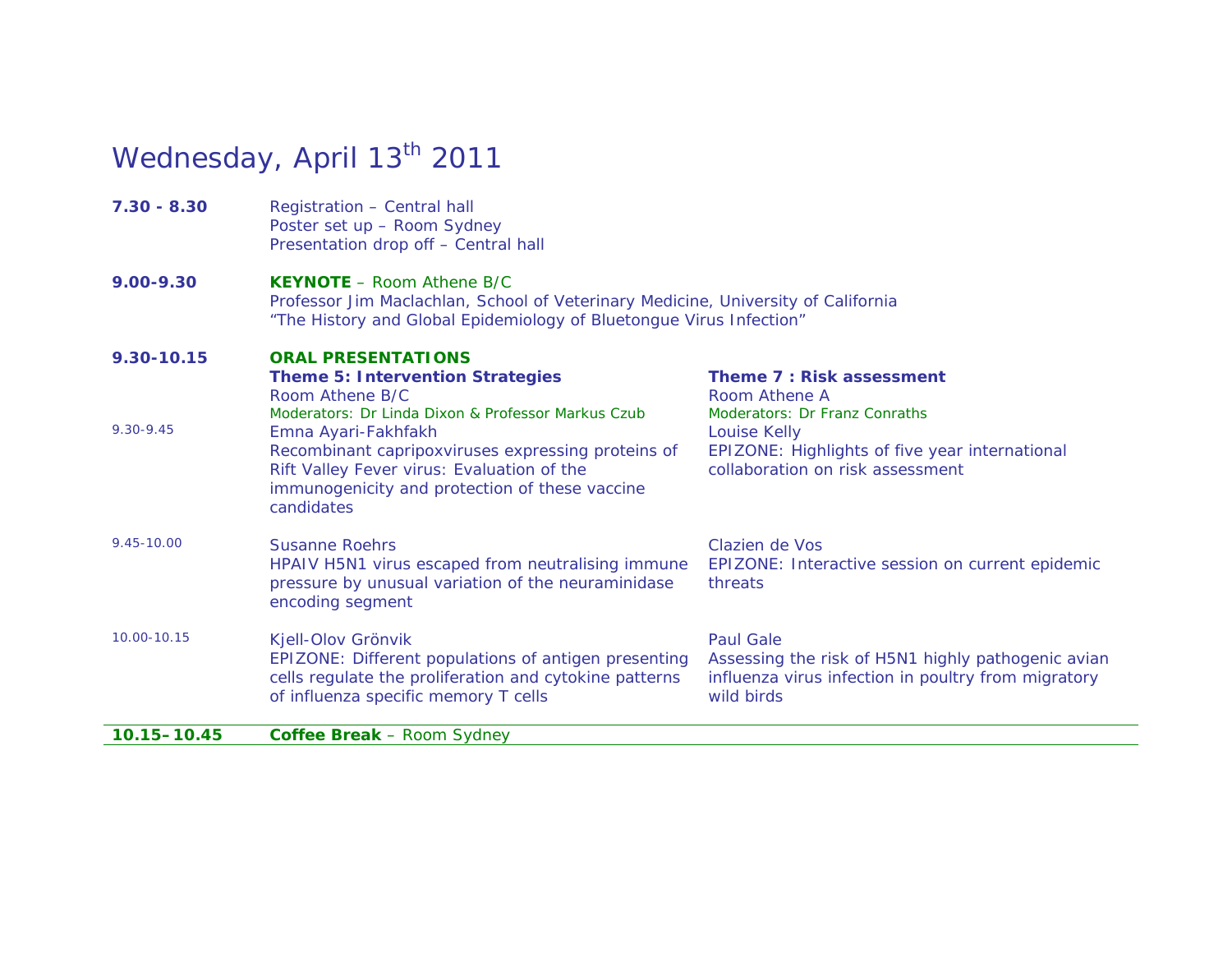| 10.45-11.45 | <b>ORAL PRESENTATIONS</b>                                                                                                                                                                                                      |                                                                                                                                                                                |
|-------------|--------------------------------------------------------------------------------------------------------------------------------------------------------------------------------------------------------------------------------|--------------------------------------------------------------------------------------------------------------------------------------------------------------------------------|
|             | <b>Theme 5: Intervention Strategies</b><br>Room Athene B/C<br>Moderators: Dr Linda Dixon & Professor Markus Czub                                                                                                               | <b>Theme 7: Risk assessment</b><br>Room Athene A<br><b>Moderators: Dr Franz Conraths</b>                                                                                       |
| 10.45-11.00 | Linda Dixon<br>EPIZONE: Testing different prime, boost strategies<br>for delivery of African swine fever virus antigens                                                                                                        | <b>Thomas Hagenaars</b><br>Risk and control of avian influenza, foot-and-mouth<br>disease, and classical swine fever epidemics in<br>livestock: comparisons and rules of thumb |
| 11.00-11.15 | Grzegorz Wozniakowski<br>BAC DNA of recombinant Marek's disease virus<br>(MDV) confers protection against very virulent plus<br>strain of MDV                                                                                  | <b>Franz Rubel</b><br>An epidemic model for the West Nile virus (WNV)<br>dynamics of birds, horses and humans                                                                  |
| 11.15-11.30 | <b>Esther Blanco</b><br>EPIZONE: Characterization of the immunostimulating<br>potential of calicivirus chimeric virus-like particles<br>(VLPs) displaying foreign B and T-cell epitopes                                        | <b>Kaare Graesboell</b><br>How does increasing immunity change spread kernel<br>parameters in subsequent outbreaks? - A simulation<br>study on Bluetongue Virus.               |
| 11.30-11.45 | Marie-Frederique LePotier<br>EPIZONE: Highlights of five year international<br>collaboration on intervention strategies                                                                                                        | Sarah Welby<br>Bovine tuberculosis in Belgium: Empirical approach<br>for a risk based surveillance program                                                                     |
| 11.45-12.00 | Jim Scudamore<br>ICONZ: A public health template for the endemic<br>zoonoses?                                                                                                                                                  | Morgane Delavergne<br><b>DISCONTOOLS</b>                                                                                                                                       |
| 12.00-12.30 | <b>POSTER SESSION/MEET AND GREET AT MARKET/FAIR</b> - Room Sydney<br>Poster presentations<br>$\bullet$<br>Meet & greet/discussions with all Work Package leaders, Theme leaders and keynote speakers<br>General poster session |                                                                                                                                                                                |
| 12.30-14.00 | <b>Lunch</b> - Room Sydney                                                                                                                                                                                                     |                                                                                                                                                                                |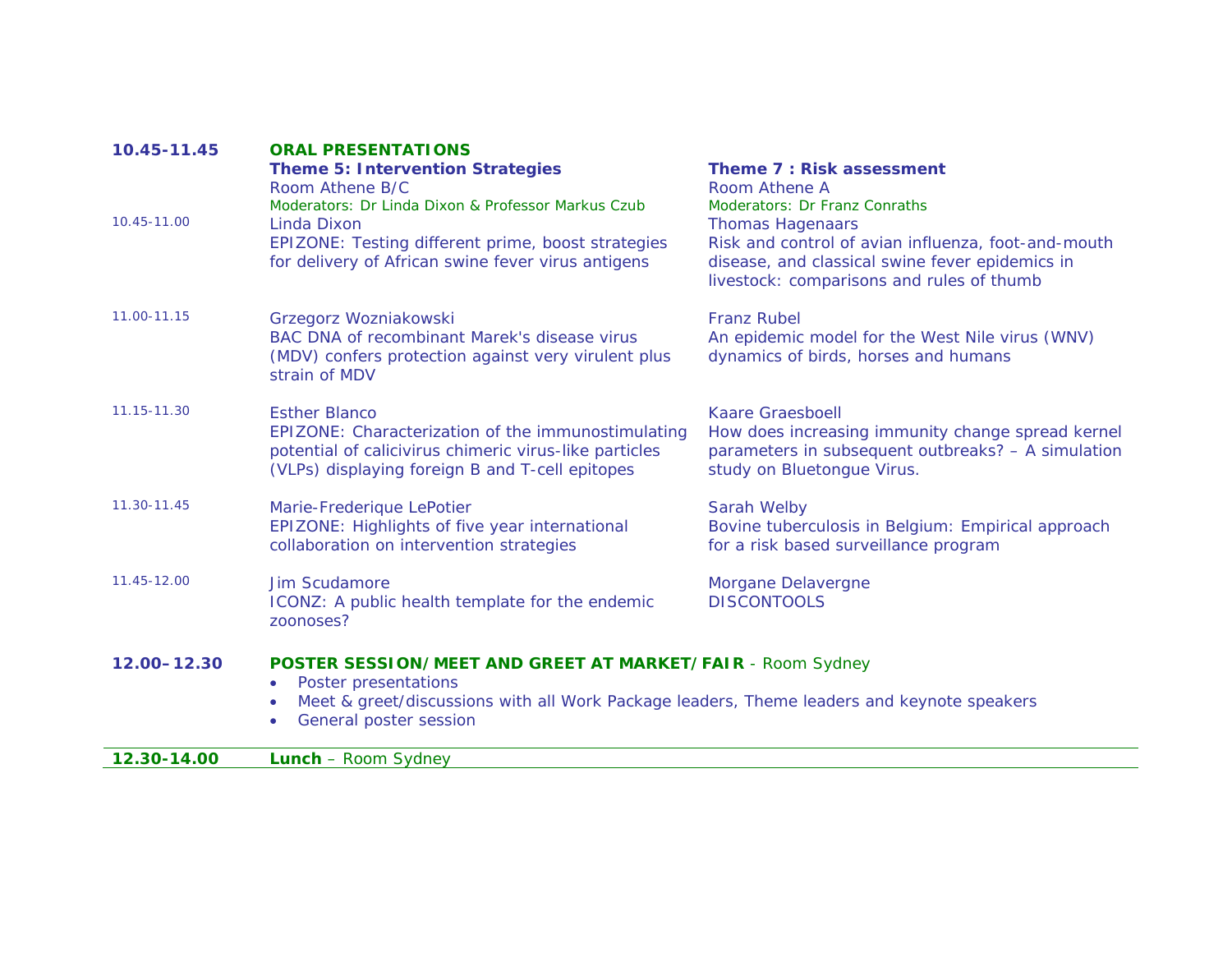### Satellite symposium "Bluetongue and other vector borne diseases"

| 14.00-14.45 | <b>KEYNOTE</b> – Room Athene $B/C$<br>Dr. Lyle Petersen, Centers for Disease Control and Prevention, USA<br>"Global emergence of viral vector-borne diseases - why now?" |                                                                                                                                                                                                                    |
|-------------|--------------------------------------------------------------------------------------------------------------------------------------------------------------------------|--------------------------------------------------------------------------------------------------------------------------------------------------------------------------------------------------------------------|
| 14.45-16.00 | <b>ORAL PRESENTATIONS</b><br>Room Athene B/C<br><b>Epidemiology and risk assessment</b><br>Moderators: Dr Elisabeth Erlacher-Vindel & Dr Yves Van der<br><b>Stede</b>    | Room Athene A<br><b>Diagnostics and intervention</b><br>Moderators: Dr Chris Oura & Dr Emmanuel Albina                                                                                                             |
| 14.45-15.00 | Katarzyna Bachanek-Bankowska<br>AHSV: current molecular-epidemiological situation in<br>Sub-Saharan Africa                                                               | Piet van Rijn<br>Epitope mapping on viral protein 7 (VP7) of<br>bluetongue virus                                                                                                                                   |
| 15.00-15.15 | Chris Oura<br>Equine Encephalosis and African Horse Sickness in<br>the Gambia                                                                                            | <b>Emilie Chauveau</b><br>Interaction of bluetongue virus with the innate<br>antiviral response                                                                                                                    |
| 15.15-15.30 | <b>Egil Fischer</b><br>Modelling prevention and control of Rift Valley fever<br>epidemics in The Netherlands                                                             | Miguel Ángel Miranda Chueca<br>Review of the oral susceptibility results for<br>determining vector status of Culicoides spp. as<br>transmitters of BTV in Europe and South Africa                                  |
| 15.30-15.45 | Giovanni Savini<br>Usutu virus in Italy, and emergency or a silent<br>infection?                                                                                         | Claude Hamers<br>Efficacy of BTVPUR AlSap <sup>®</sup> 8 in lambs, in the face of<br>maternally derived antibodies                                                                                                 |
| 15.45-16.00 | Miguel Ángel Jimenez-Clavero<br>EuroWestNile: a European WNV collaborative<br>research project                                                                           | Michael Eschbaumer<br>EPIZONE: Epizootic hemorrhagic disease virus in<br>European cattle and sheep: Virulence, duration of<br>viremia and cross-protective effect of previous<br><b>Bluetongue virus infection</b> |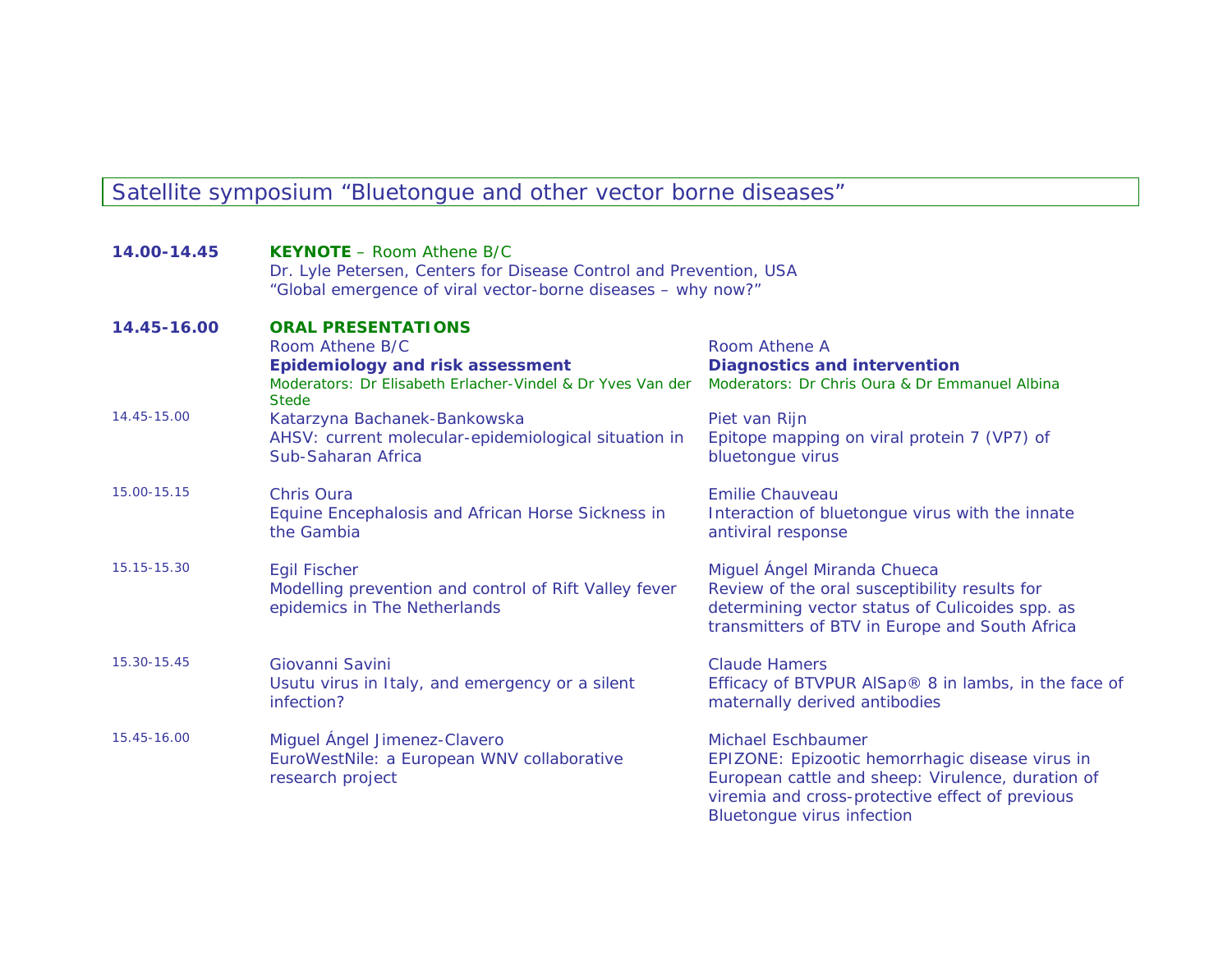#### **16.00–16.30 Coffee break**

| 16.30-17.30 | <b>ORAL PRESENTATIONS</b>                                                                                                              |                                                                                                                                                         |
|-------------|----------------------------------------------------------------------------------------------------------------------------------------|---------------------------------------------------------------------------------------------------------------------------------------------------------|
|             | Room Athene B/C                                                                                                                        | Room Athene A                                                                                                                                           |
|             | <b>Epidemiology and risk assessment</b>                                                                                                | <b>Diagnostics and intervention</b>                                                                                                                     |
|             | Moderators: Dr Elisabeth Erlacher-Vindel & Dr Yves Van der<br><b>Stede</b>                                                             | Moderators: Dr Chris Oura & Dr Emmanuel Albina                                                                                                          |
| 16.30-16.45 | Kyriaki Nomikou                                                                                                                        | <b>Sylvie Lecollinet</b>                                                                                                                                |
|             | Whole-genome analysis of BTV strains from Morocco<br>reveals the emergence of a novel reassortant virus -<br>a new threat for Europe?  | Construction and characterization of the infectious<br>clone of the highly virulent WNV strain IS-98-ST1                                                |
| 16.45-17.00 | Kris De Clercq                                                                                                                         | <b>Peter Mertens</b>                                                                                                                                    |
|             | Transmission of bluetongue virus serotype 8 through<br>artificial insemination using semen from naturally<br>infected bulls            | Novel real-time RT-PCR assays for identification and<br>typing of Equine encephalosis virus                                                             |
| 17.00-17.15 | <b>Rene Bodker</b><br>RO-modeling as a tool for early warning and<br>surveillance of exotic vector borne diseases in<br><b>Denmark</b> | Stephan Zientara<br>EPIZONE: BTV and EHDV epidemiological situation                                                                                     |
| 17.15-17.30 | Joern Gethmann<br>Economic consequences of Bluetongue disease,<br>serotype 8, in Germany                                               | <b>Mats Ander</b><br>Barcoding of Swedish Culicoides fauna as a tool for<br>rapid and accurate species determination for vectors<br>of bluetongue virus |

### **17.30-18.45 POSTER SESSION/MEET AND GREET AT MARKET/FAIR** *– Room Sydney*

- $\bullet$  Poster presentations
	- Meet & greet/discussions with all Work Package leaders, Theme leaders and keynote speakers
- **•** General poster session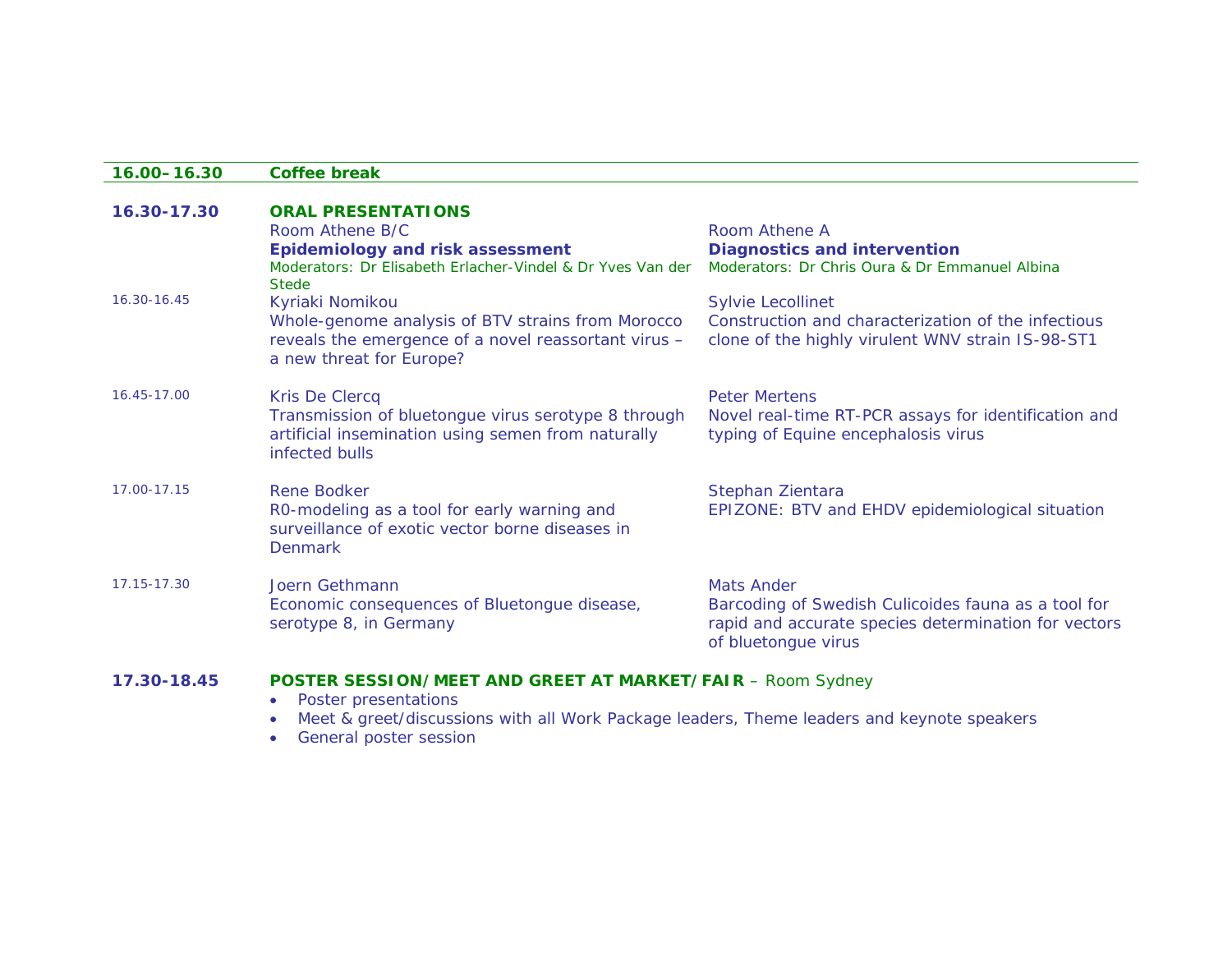| 18.45-19.30     | <b>KEYNOTE</b> – Room Athene $B/C$<br>Dr. Piet van Rijn, Central Veterinary Institute of Wageningen UR, The Netherlands<br>"EPIZONE and the BTV-8 episode, remarkable timing and opportunities!!" |                                                                                                                                                |
|-----------------|---------------------------------------------------------------------------------------------------------------------------------------------------------------------------------------------------|------------------------------------------------------------------------------------------------------------------------------------------------|
| 19.30-20.15     | <b>ORAL PRESENTATIONS</b>                                                                                                                                                                         |                                                                                                                                                |
|                 | Room Athene B/C                                                                                                                                                                                   | Room Athene A                                                                                                                                  |
|                 | <b>Epidemiology and risk assessment</b>                                                                                                                                                           | <b>Diagnostics and intervention</b>                                                                                                            |
|                 | Moderators: Dr Elisabeth Erlacher-Vindel & Dr Yves Van der<br><b>Stede</b>                                                                                                                        | Moderators: Dr Chris Oura & Dr Emmanuel Albina                                                                                                 |
| 19.30-19.45     | Jean-Yves Zimmer                                                                                                                                                                                  | Manjunatha Belaganahalli                                                                                                                       |
|                 | Breeding sites of Bluetongue virus vectors in Belgian<br>cowshed                                                                                                                                  | Sequencing and genetic characterization of<br>orbiviruses as a new approach to their classification,<br>molecular identification and diagnosis |
| 19, 45-20.00    | Carsten Kirkeby                                                                                                                                                                                   | Claudia Gabriel                                                                                                                                |
|                 | Spatial models for the distribution of Culicoides on a<br>local scale                                                                                                                             | African swine fever virus in wild boar - experimental<br>characterization of the Caucasian isolate                                             |
| 20.00-20.15     | <b>Georgette Kluiters</b>                                                                                                                                                                         | <b>Qiang Zhang</b>                                                                                                                             |
|                 | Modelling the Distribution of Culicoides Bluetongue                                                                                                                                               | A new way of prevention ruminant's diseases:                                                                                                   |
|                 | <b>Vectors in North Wales</b>                                                                                                                                                                     | construction of recombinant attenuated goatpox virus<br>vaccines                                                                               |
| $20.15 - 21.00$ | <b>Closing remarks</b>                                                                                                                                                                            |                                                                                                                                                |
|                 | Professor Peter Mertens, Institute for Animal Health, United Kingdom<br>"Lessons learned"                                                                                                         |                                                                                                                                                |
| 21.00-23.00     | <b>Social dinner</b>                                                                                                                                                                              |                                                                                                                                                |